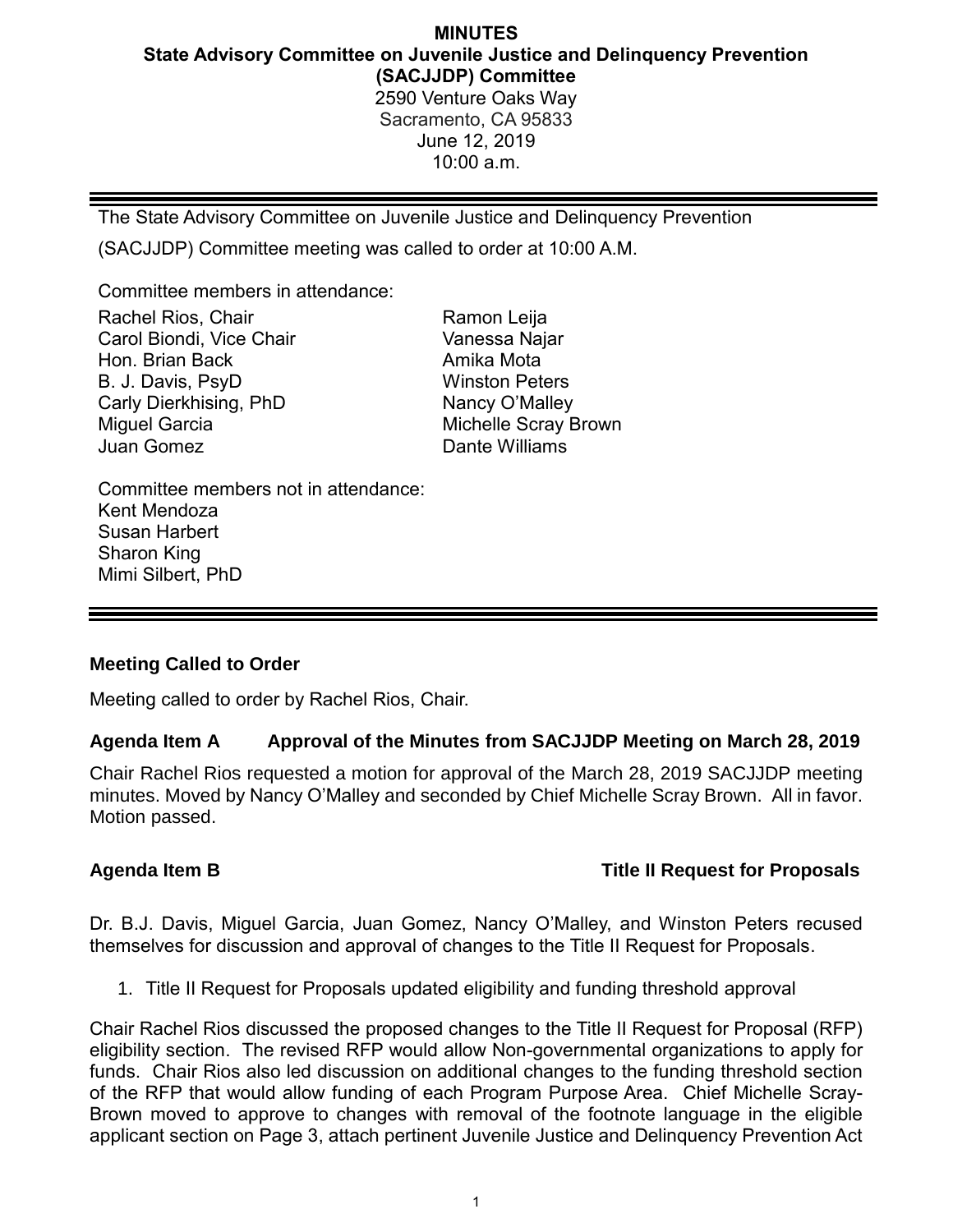sections as an appendix, insert proposed funding distribution and funding thresholds to page 8 of the RFP under funding availability; and the new timeline. Seconded by Dr. Carly Dierkhising. All in favor. Motion passed.

2. Tribal Youth Request for Proposals Re-Release Approval

Chair Rios provided an update on the Tribal Youth Request for Proposals (RFP) and discussed the tribal youth eligibility. Chief Michelle Scray-Brown moved to approve the Title II RFP rerelease with changes on page 3 to remove the sentence under eligible applicants regarding the law enforcement functions, and to attach pertinent Juvenile Justice and Delinquency Prevention Act sections as an appendix, make conforming changes to the Title II RFP, and follow the same timeline for both RFPs. Seconded by Dr. B.J. Davis. All in favor. Motion passed.

### **Agenda Item C SACJJDP Chair and BSCC Updates**

SACJDP Chair Rios discussed the SACJJDP 2019 CJJ and OJJDP Conference Schedule The following members expressed interest in attending the upcoming conferences:

Dante Williams: Coalition of Juvenile Justice Conference (CJJ) on June 18-21, 2019, in Washington, D.C.

Vanessa Najar: CJJ Youth Summit on July 31-August 1, 2019, in Tacoma, Washington. Miguel Garcia: Office of Juvenile Justice and Delinquency Prevention (OJJDP) Conference on September 24-27, 2019, in Kansas City, Missouri.

Chair Rios discussed the SACJJDP 2019 meeting calendar. Current Title II grantees City of Watsonville and South Bay Community Services will provide a presentation of their grant programs at the August 21, 2019 meeting in Sacramento. Chair Rios informed the SACJJDP membership that the October 23, 2019 meeting will be held at Loyola Law School in Los Angeles. Members will determine in August if there will be a November 14, 2019, SACJDP meeting. Discussion on recent press regarding juvenile detention centers was tabled for the August 21, 2019 SACJDP meeting.

Chair Rios provided an update on the Title II Racial and Ethnic Disparity (R.E.D.) Program Purpose Area. Chair Rios stated that R.E.D. is embedded in RFP for Title II. Chair Rios also discussed the R.E.D. budget. Miguel Garcia recused himself from the discussion. Dr. B.J. Davis moved to increase contract amount from \$250,000 to \$300,000; and an additional \$200,000 be allocated for technical assistance to the counties that want to improve outcomes. Seconded by Dr. Carly Dierkhising. All in favor. Motion passed.

Chair Rios will work with BSCC staff to develop a workgroup for the R.E.D. contract scope of work.

BSCC Deputy Director Mary Jolls provided updates on current BSCC grant programs and grant related items in the proposed state budget.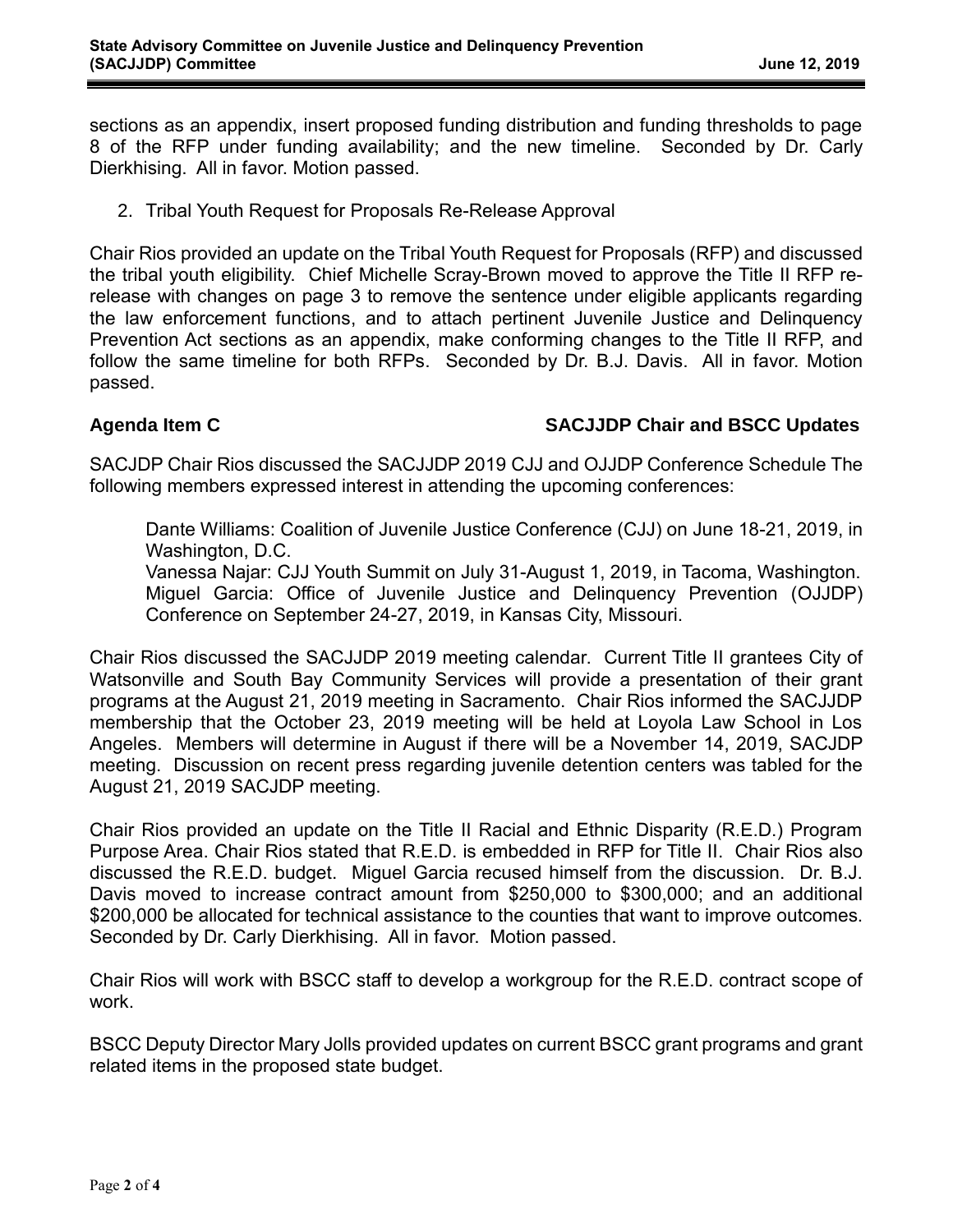# **Agenda Item D Guest Speaker: Chuck Supple, Director of CDCR Division of Juvenile**

### **Justice (DJJ)**

Chuck Supple, California Department of Corrections and Rehabilitaiton (CDCR) Director of Juvenile Justice (DJJ) provided an update of the Governor's proposed plan to move the CDCR Division of Juvenile Justice to California's Health and Human Services Agency, Department of Youth and Community Restoration (DYCR). Director Supple stated the primary purpose for the move is to focus the states efforts on the health and rehabilitation of youth and separate the youth from the adult criminal justice system. The presentation was followed by general discussion between SACJJDP members and Director Supple.

### **Agenda Item F Public Comment on Agenda Item D**

Lex Manson, Criminal Justice Reform Policy Intern, Action America: Asked how policy could be changed to allow for staff safety without the use of chemical agents.

Mike Daly, Chief of Probation Officer, County of Marin: Addressed the question of how the Chief Probation Officers embrace the vision of the Governor by stating that they are 100% supportive and are open to brainstorming on how to incorporate new ideas into daily practice.

Stephanie James, President of Chief Probation Officers of California (CPOC), Chief Probation Officer for San Joaquin County: Clarified that County Probation Officers do not staff DJJ facilities. Chief James also stated they understand and support the desire to move DJJ to health and human services since this is how juvenile justice operates at the local level.

Wendy Still, Chief Probation Officer, Alameda County: Reiterated the importance of the educational component of rehabilitation to juvenile reform efforts. Chief Still stated that probation is part of the solution in developing partnerships between the state and the community.

Dan Prince, Chief Probation Officer, Imperial County, Southern California Counties Chief Probation Officers Association: Pleased to hear that Director Supple stated the desire to expand the partnership with the California Conservation Corps and asks that restricting on participation of felony offenders be evaluated.

Brian Richart, Chief Probation Officer, El Dorado County: Reminded the communities that the Division of Juvenile Justice is a service provider to the counties since they provide the resources when the county is no longer able to address the needs locally. Offered support and any assistance they could provide during the transition.

## **Agenda Item E Legislation**

The BSCC and SACJJDP Legislative Reports and Commonweal Report were reviewed.

## **Agenda Item G** Adjournal Adjournal of the Second Second Second Second Second Second Second Second Second Second Second Second Second Second Second Second Second Second Second Second Second Second Second Second Second Seco

Meeting adjourned at 2:13 pm